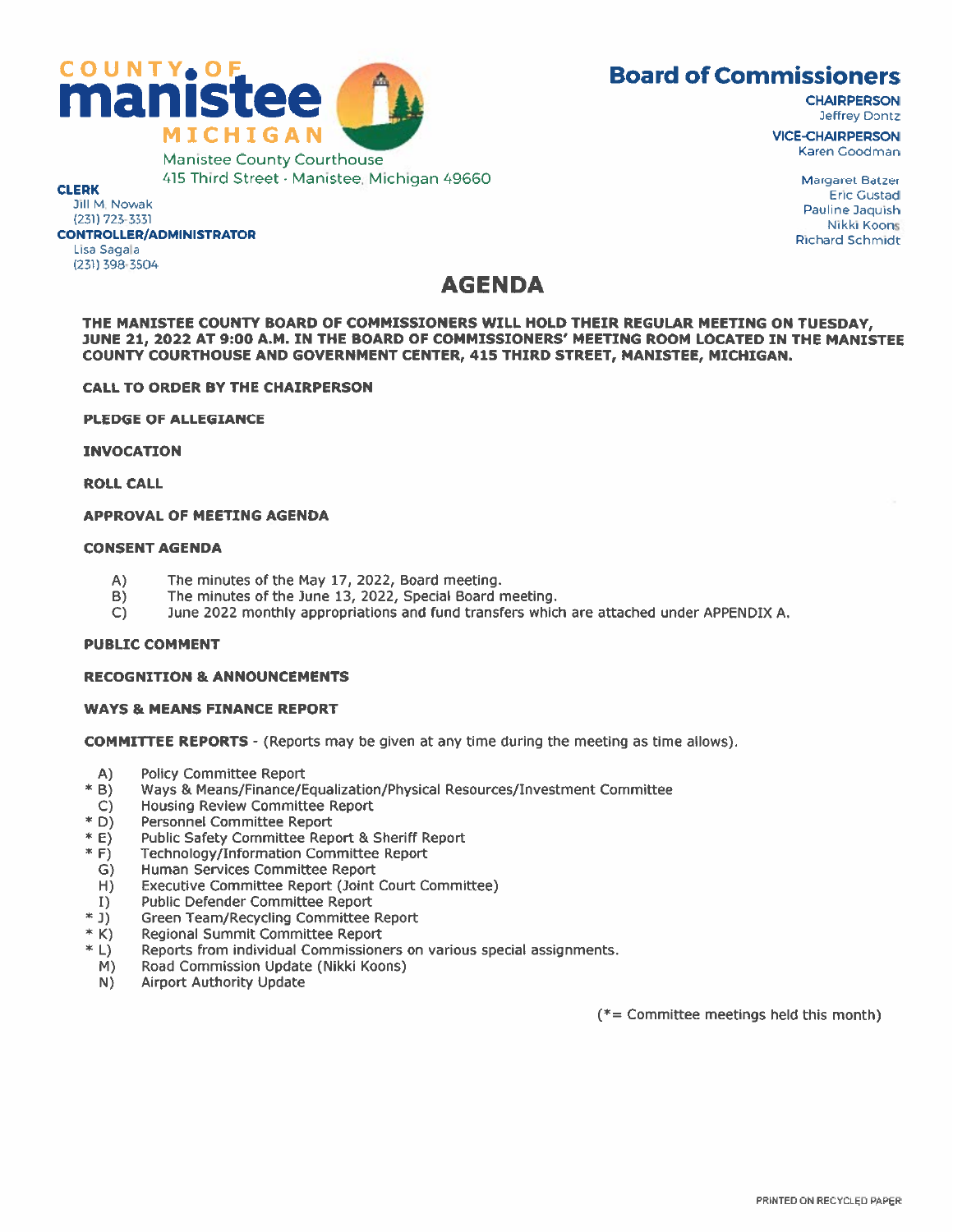#### 9:15 A.M. - BOARD/COMMISSION APPOINTMENTS

#### A) CENTRA WELLNESS BOARD OF DIRECTORS

Two (2) vacancies to fill an unexpired three (3) year term beginning immediately and expiring March 31, 2025. One (1) vacancy is for a Primary Consumer and one (1) vacancy is for a Secondary Consumer. Applicants for the positions are as follows:

Brian Gutowski 2650 W. Fox Farm Road Manistee, MI 49660

#### B) MANISTEE COUNTY PLANNING COMMISSION

Two (2) vacancies to fill three (3) year terms beginning June 10, 2022 and expiring June 09, 2025. One (1) vacancy is for a person representing Agricultural, Forestry, and Lan Use interests in the County. One (1) vacancy is for <sup>a</sup> person representing Environmental and Recreational interests in the County. There were no applicants.

9:30 A.M. - JOE VERLIN, GABRIDGE & COMPANY, will appear before the board to provide an overview of the year ending September 30, 2021.

9:45 A.M. - MITCH DIESCH AND DURSA MARSHALL, MANISTEE RECREATION ASSOCIATION, will appear before the board to provide their annual year in review.

**MISCELLANEOUS CONTROLLER AND BOARD ITEMS.** (These items may be considered at any time during the meeting<br>as time allows).

- 1. Approval to replace HVAC unit #5 at the Health Department.
- 2. Strategic Plan Update Discussion

#### CORRESPONDENCE

- 3. Planning Department updates.
- 4. Resolutions from various counties.

#### PUBLIC COMMENT

#### ADJOURNMENT

visit: www.manisteecountymi.gov to view the County Directory, Calendar of Events, Meeting Reports (under Board of Commissioners), etc.

[M:\OFFICE - Admin Sec -RACHEL\Agendas]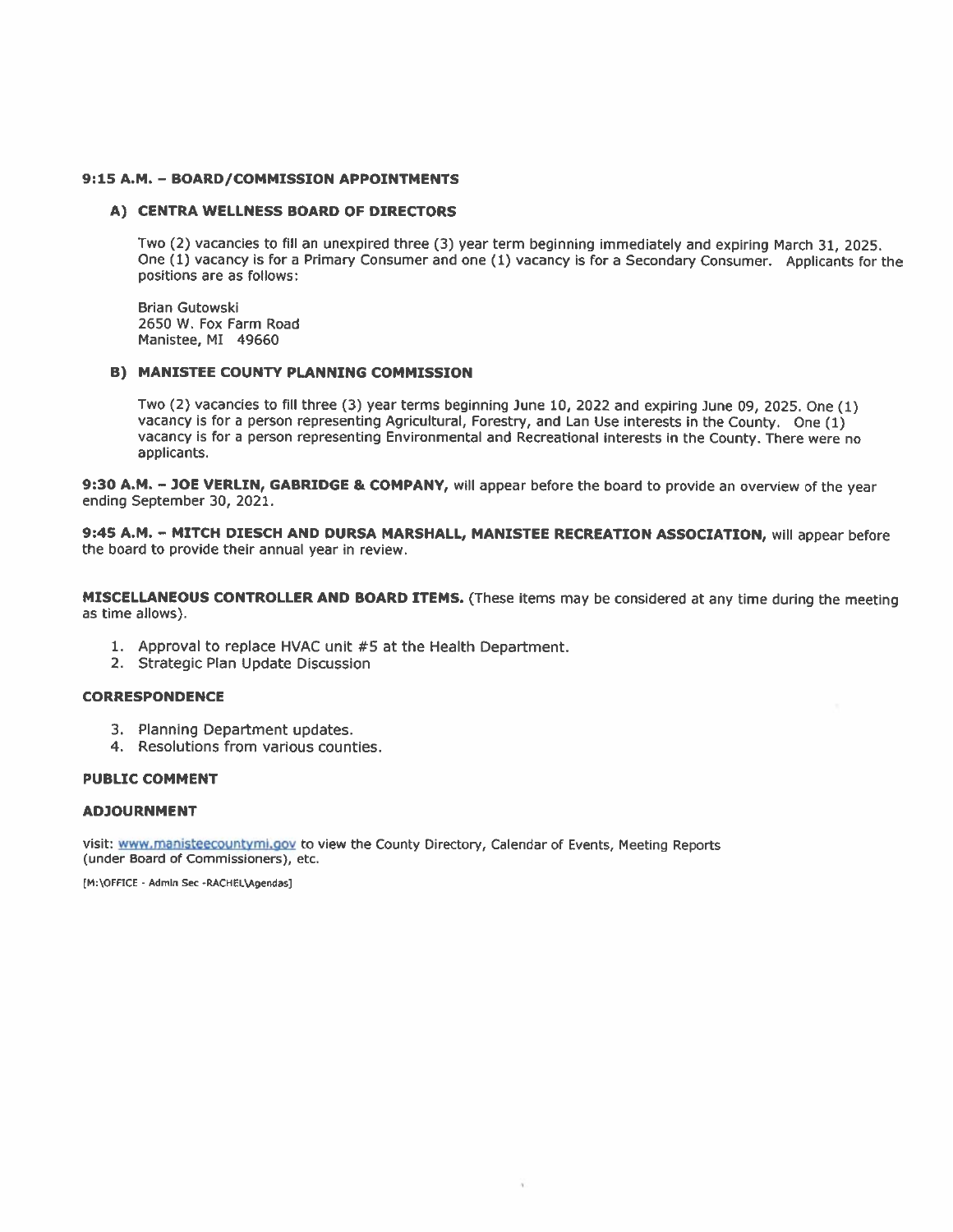# APPENDIX A

## 2022 CONSENT AGENDA

### MONTHLY APPROPRIATIONS - June 2022

÷

| District Health Dept. #10 Appropriation<br><b>Centra Wellness Network</b><br><b>TOTAL</b>                                                          | \$13,392.46<br>\$13,356.00<br>\$26,748.46 |
|----------------------------------------------------------------------------------------------------------------------------------------------------|-------------------------------------------|
| <b>FUND TRANSFERS - June 2022</b>                                                                                                                  |                                           |
| <b>Transfer from General Fund Line Item</b><br>#101 103 999.013 "Transfer-Airport Fund"<br>to the Airport Fund $#295(1/12)$                        | \$10,833.33                               |
| Transfer from General Fund Line Item<br>#101 131 999.002 "Transfer-Law Library Fund"<br>to the Law Library Fund #269 (100%)                        | \$0.00                                    |
| <b>Transfer from General Fund Line Item</b><br>#101 265 999.008 "Transfer-Capital Improvement<br>Fund" to the Capital Improvement Fund #251 (100%) | \$0.00                                    |
| <b>Transfer from General Fund Line Item</b><br>#101 142 999.015 "Transfer Out-Child Care"<br>to the Child Care Fund $#292(1/12)$                   | \$14,339.25                               |
| Transfer from General Fund Line Item<br>#101 265 999.009 "Transfer Out-Building Authority Fund"<br>to the Building Authority Debt Fund #369 (1/12) | \$13,083.33                               |
| Transfer from General Fund Line Item<br>#101 103 999.024 "Transfer Out-Recycling Fund"<br>to the Recycling Fund #225 (100%)                        | \$0.00                                    |
| Transfer from General Fund Line Item<br>#101 351 999.010 "Jail Loan Payment Fund Transfer"<br>to the Tax Revolving Fund (100%)                     | \$0.00                                    |
| <b>Transfer from General Fund Line Item</b><br>#101 682 999.020 "Transfer Out-Other Funds"<br>to the Soldiers & Sailors Relief Fund #293 (100%)    | \$0.00                                    |